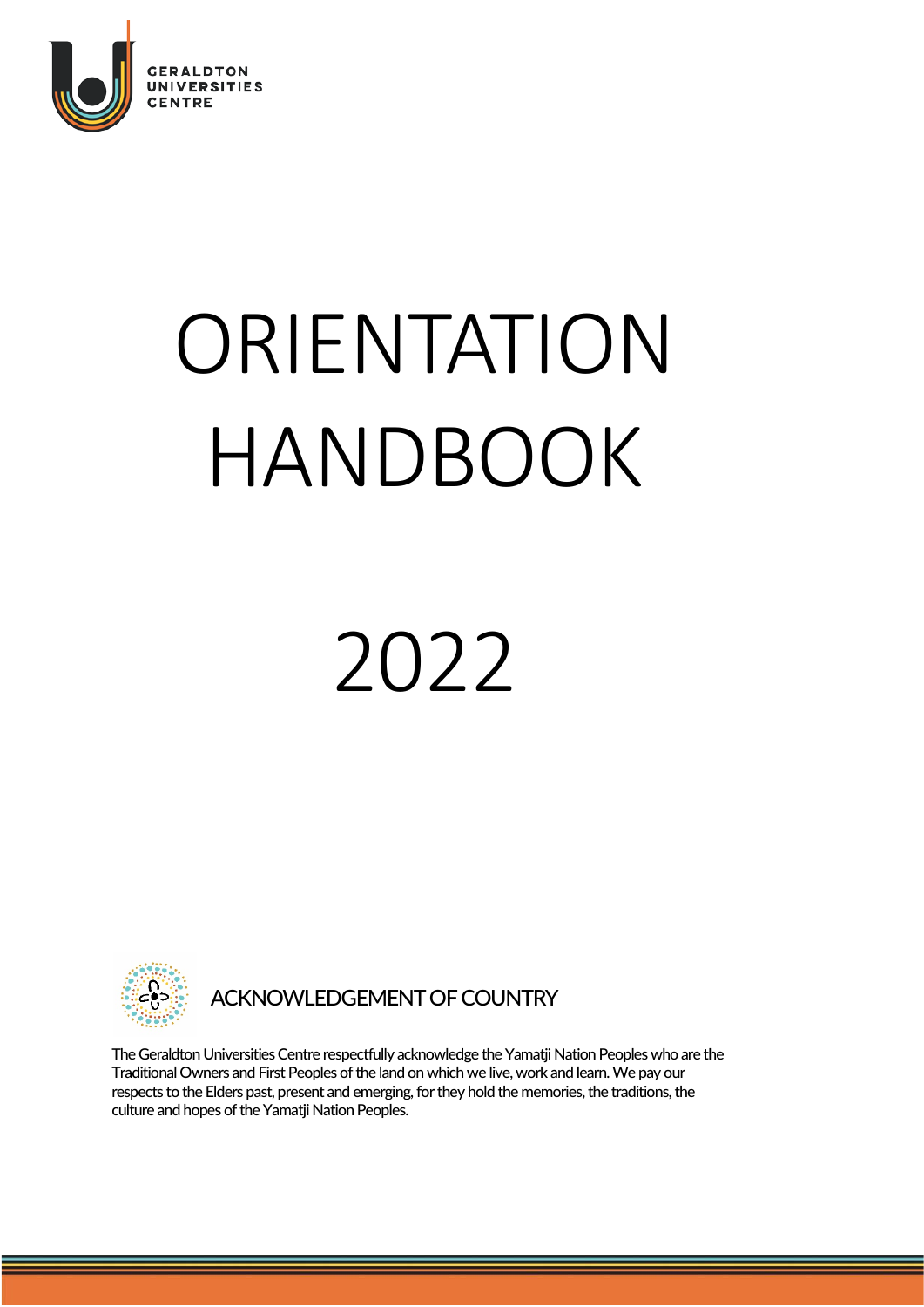

### WELCOME

This is an exciting time in your life entering university for the first time, but it can also be confusing. Geraldton Universities Centre (GUC) staff are here to support you in every way we can.

Keep this guide as a handy reference as you commence your learning journey.

#### GUC OFFICE HOURS

8.30am – 5pm Monday to Thursday 8.30am – 4pm Friday

#### GUC CONTACTS

- Phone: 9920 4400
- Email: [info@guc.edu.au](mailto:info@guc.edu.au)
- Web: [www.guc.edu.au](http://www.guc.edu.au/) www.guc.edu.au/students/current-students
- Like the Geraldton Universities Centre GUC Facebook page

#### GUC STAFF

- Natalie Nelmes, Director
- Natasha Colliver, Project & Communications
- Sari Jacobsen, Finance & Facilities
- Karen Baker, Admin Assistant (Reception)
- Tamara Haynes, Administration Coordinator, Education
- Tiambra Calvin, Student Support, STEPS/ITEC, Accounting/Business, SDE
- Mechele Carvell, Student Admin, Nursing, Psychology, Social Work

#### Academic Coordinators:

- STEPS/ALC Melanie Jodah
- EDUCATION Michelle Bambling
- NURSING Steph Millns-Sizer
	- Amanda Clarkson, Clinical Coach

GUC STUDENT CARD<br>All new students at GUC receive a GUC Student Card – call into reception to collect it during week 1.

The card allows you to access the 24 hour study hall and student printer/photocopier (fees apply for printing). This card is free but you MUST report it if lost or stolen for security reasons.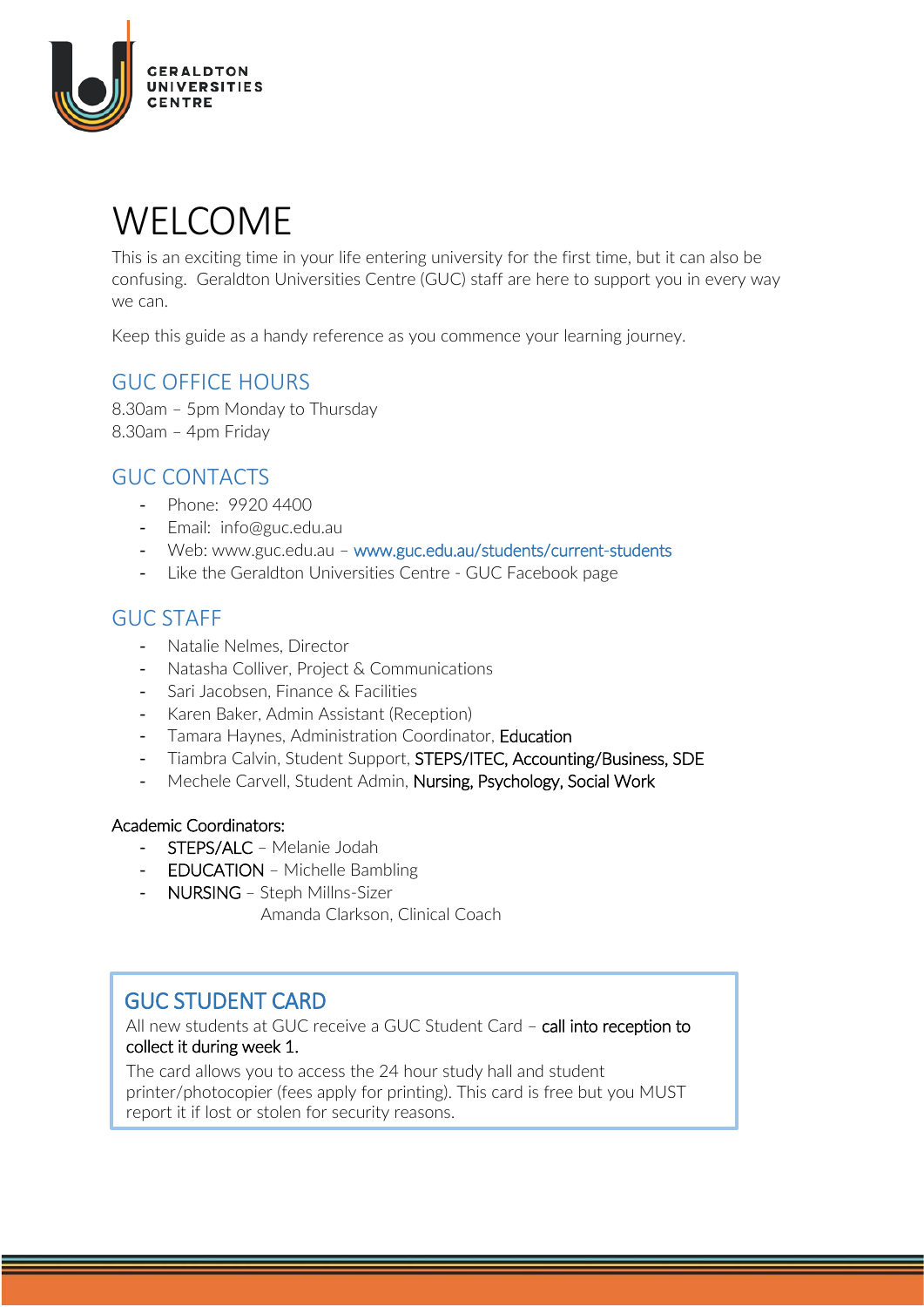

### GUC STUDENT WEBPAGE

Much of the information you need to make the most of your experience at GUC can be found on our website at: www.guc.edu.au/students/current-students

Here you'll find:

- Lists of library books available for your course
- Current semester timetables
- "How to's" for everything from the 24/7 study hall, booking a room for group work or having a library book or laptop left in the study hall lockers
- Services open to you and much more

#### COVID SAFETY

- Hand sanitizer is made available in all rooms, reception and the study hall
- Please check in using the Service WA app when using the study hall
- If you are ill, please DO NOT ATTEND. Call and we will let your tutor know.
- If you are diagnosed with COVID or need to isolate as a close contact, please call (DO NOT COME IN) and let us know. We will inform your tutor and classmates if necessary. If you are well, we will arrange a Zoom alternative for your tutorials during your isolation period.

#### ATTENDANCE

• To ensure your own success as a student, and to meet our obligations to your university, you are expected to achieve at least 80% attendance at tutorials

#### PARKING

- Student parking is located on the far side of the bottom sealed carpark or follow the driveway to the top gravel carpark behind CSIRO
- Park in the top gravel carpark when attending evening classes or 24 hour study hall

#### DAILY CALENDAR

- TV screens in both buildings display a daily calendar to indicate the location of tutorials and rooms
- Check it on arrival as rooms can change from time to time throughout the semester

#### EXAMS

- Choose Geraldton as your exam centre when completing your enrolment checklist
- All exams commence at GUC at 9am or 1pm on the day set by your university
- Always check each semester when your exam timetable is released that Geraldton is still listed as your exam centre
- If you have an online exam, you can book a quiet room to do that in at reception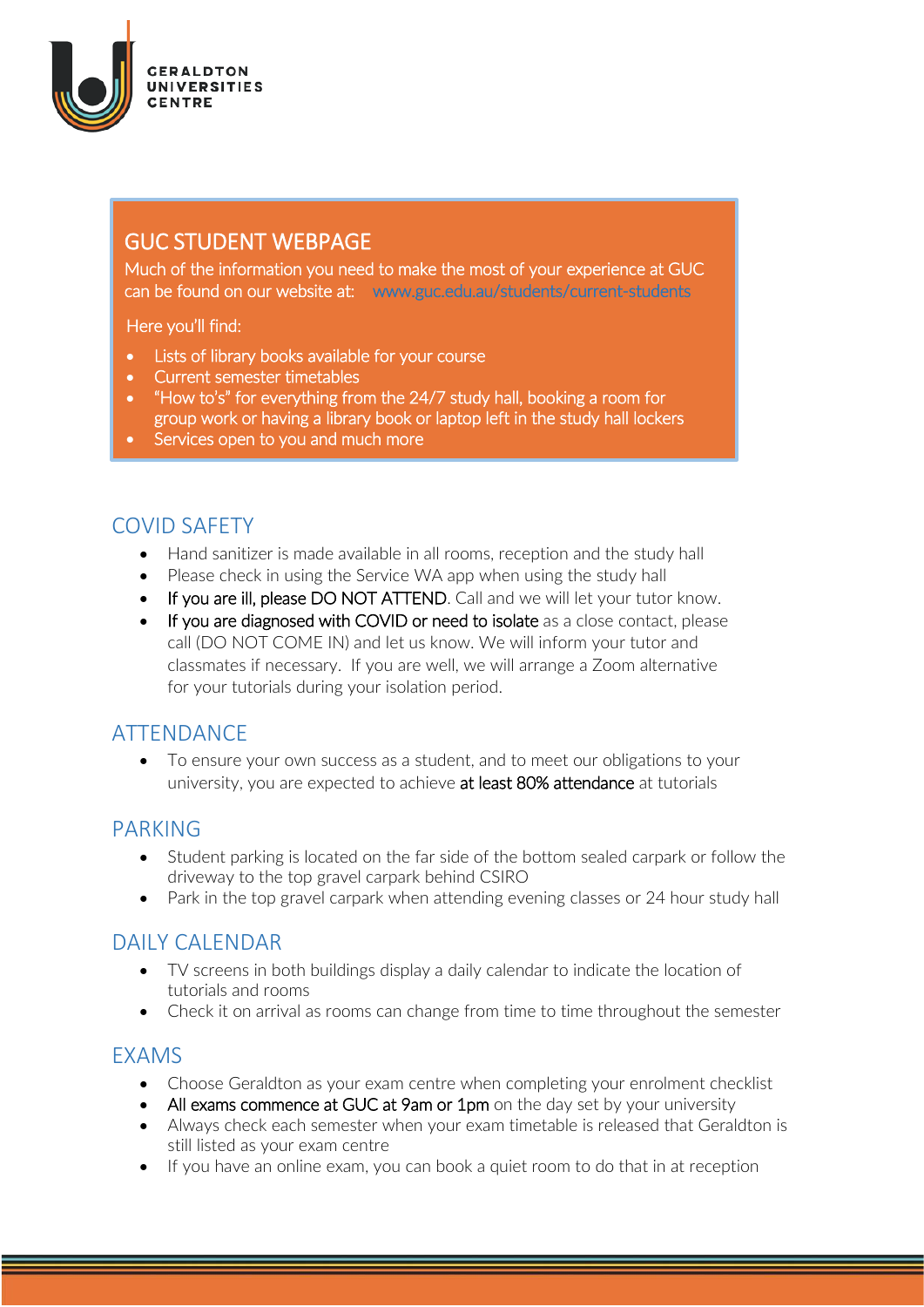

#### STUDY and GROUP WORK

- The 24-hour study hall is equipped for all your study needs.
- Any common area can also be used for study during office hours.
- You can book a room for group work at reception during office hours.
- Out of hours, B6 off the study hall can be booked by emailing reception@guc.edu.au

#### GUC 'AFTER HOURS'

- Tutorials may be scheduled until 7.30pm Monday-Thursday
- External doors will lock 30 minutes after the commencement of the last evening class (most often at 5:30)
- The 24 hour study hall door locks at 5pm so make sure you have your student swipe card with you if you are studying there or have a tutorial after 5pm.
- To unlock doors after hours, press the door latch down while pushing the door open or use the door release on the side wall.

#### ACADEMIC LEARNING CENTRE (ALC)

- GUC's ALC Coordinator provides students with a range of supports in academic communication, including assistance with a variety of styles for academic assignment writing, referencing, note taking and paraphrasing.
- Email a quick question or book a one hour meeting for more extensive support by emailing [ALCsupport@guc.edu.au](mailto:ALCsupport@guc.edu.au)

#### **LIBRARY**

- The required text for each unit supported at GUC is in our Building A library
- A list of relevant resources for your course is on the GUC current student webpage
- Current term text books are available to read at the GUC only (i.e. closed reserve)
- To read a book in another part of the GUC, please book it out at reception
- Borrowed books must be returned to reception by 4.30pm
- You can also request a book be left for you in the Study Hall lockers.
- Books that are not the current term's reading may be borrowed for a more extended period if permission is granted by GUC
- All students are required to sign the GUC Library Agreement Form
- You have full access to your university's library online as well as the Central Regional TAFE library by showing your student card

#### RULES

#### No smoking on campus

No food and drink in the classrooms other than water bottles No mobile phones to be used in tutorials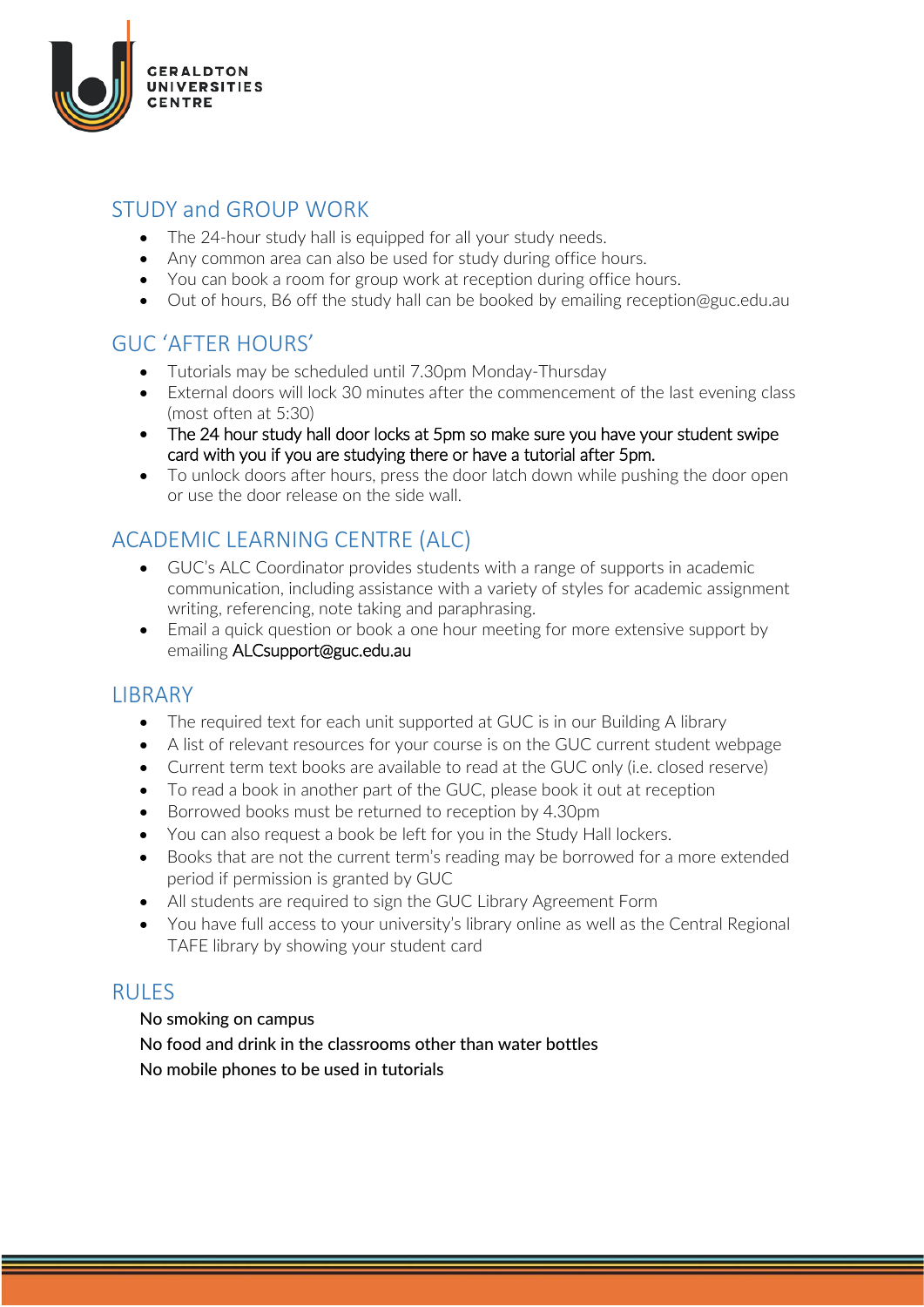

#### IT

#### Laptops

- Laptops can be loaned from reception for use at the GUC only
- Laptops must be signed out and signed back in
- Laptops can be left in lockers in the 24 hours study hall for after hours use
- Please shut down the laptop when finished, don't just log out
- All students are required to sign the GUC Laptop Agreement form

#### **Wireless**

- The GUC offers wireless access throughout the campus. You will be provided with a password for wireless access
- You are encouraged to bring your own laptops in to access wireless. If you have any difficulties connecting, please see reception

#### IT issues

• Please report any issues with GUC IT equipment to reception. Make a note of any fault message and provide as much detail as you can about what has gone wrong.

#### **Software**

• As a student you can access free Microsoft Office programs at this link: <https://www.microsoft.com/en-au/education/products/office>

#### Email accounts

- You will have a student email account with the university you are studying with it is absolutely essential that you check your student email regularly
- GUC will also use your student email as the main contact point

#### Back ups

- You cannot save your work to GUC laptops you must provide your own thumb drive (with your name on), email your work to yourself or use Dropbox or similar cloud services as a backup
- Save your work regularly GUC will take no responsibility for your documents

#### Printing/Scanning/Photocopying

- A student printer/photocopier is available for your use in the 24/7 study hall
- Access is via your GUC student card. You will need to put a minimum of \$5 on it (paying at reception) and associate your card with the printer the first time you use it.
- You must download an app to be able to print from your own device
- Instructions for doing so and using the printer are on the pin up board next to it and on the GUC current students web page
- The printer also scans you will need a USB to save your scanned files Printing/copying charges are as follows:

Black – A4 5c/pg, A3 10c/pg Colour – A4 20c/pg, A3 30c/pg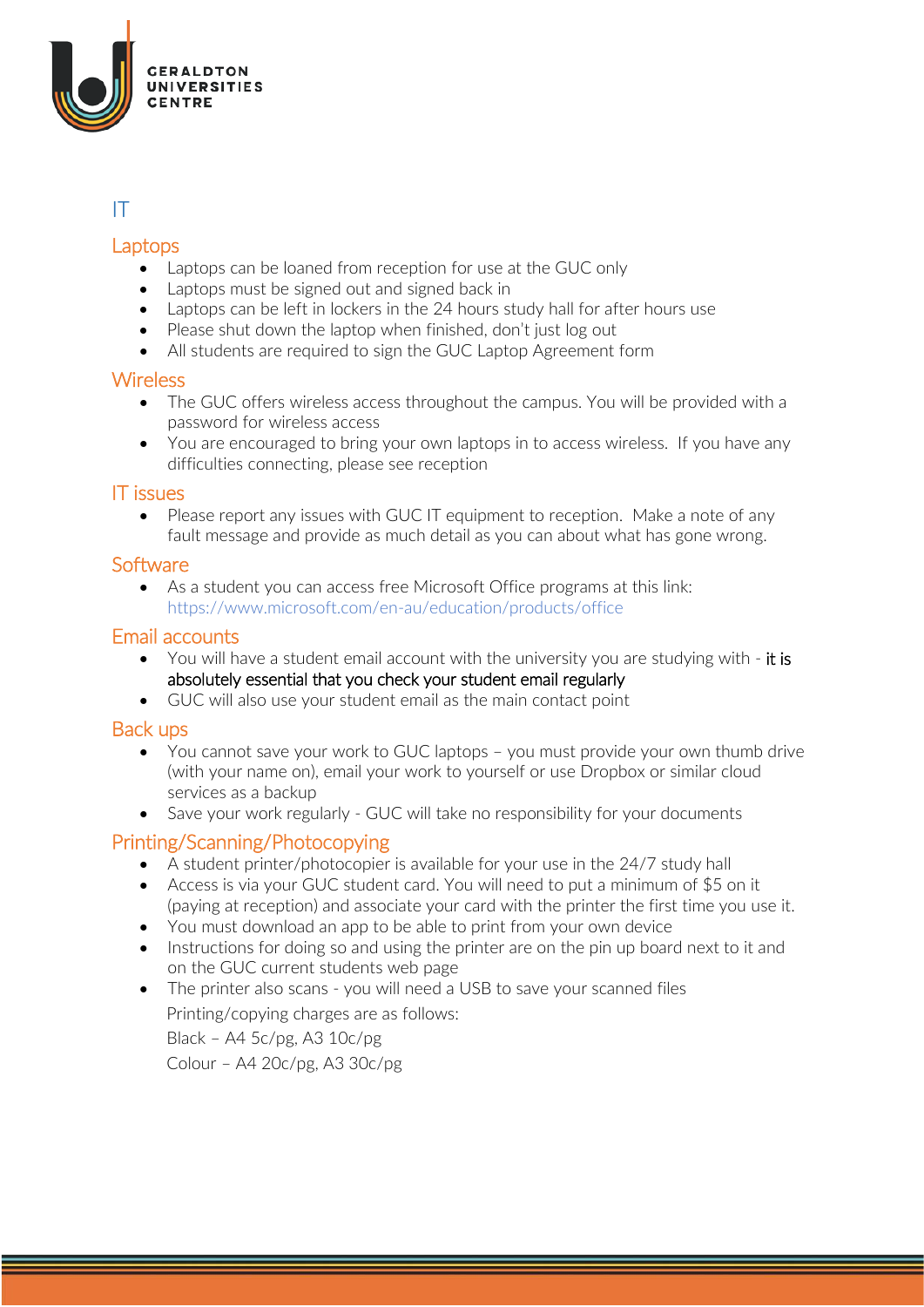

#### STUDENT SUPPORT

Tiambra Calvin is GUC's Student Support Officer, your first point of contact for any issue on campus not specifically related to your study program. See Tiambra to discuss:

Disability/access applications Accommodation needs Income support

Should you need psychological support or counselling, services are available through your university and locally:

CQUniversity: [counselling@cqu.edu.au](mailto:counselling@cqu.edu.au) or 07 4930 9456 University of Southern Queensland: [Student.Services@usq.edu.au](mailto:Student.Services@usq.edu.au) 07 4631 2372 Curtin University: [counselling@curtin.edu.au](mailto:counselling@curtin.edu.au) or 9266 7850 Headspace (under 25's): 9943 8111 360 Health: 9960 6800 or see your GP.

#### Aboriginal Student Support

If you identify as Aboriginal or Torres Strait Islander, Tiambra is here to guide and support you on your university journey. Please don't hesitate to make contact with Tiambra for:

- Course information, applications and enrolment help
- Assistance with study plans and time management
- Arranging additional education support
- Scholarship applications and finance queries
- Advocating for you with tutors and the GUC
- Referrals to agencies for additional pastoral care
- Assistance with GUC/partner university services

While you are studying you should contact Centrelink to discuss your individual circumstances and any potential entitlement for student support payments.

Students (Youth Allowance and Austudy) 13 24 90 Abstudy and Abstudy Pensioner Education Supplement 1800 132 317 Parenting Payment 13 61 50 Pensioner Education Supplement 13 24 90 Disability, Sickness and Carers 13 27 17 Centrelink Employment Services 13 28 50 Full-time study is regarded as 75% of normal full time study or 3 courses per term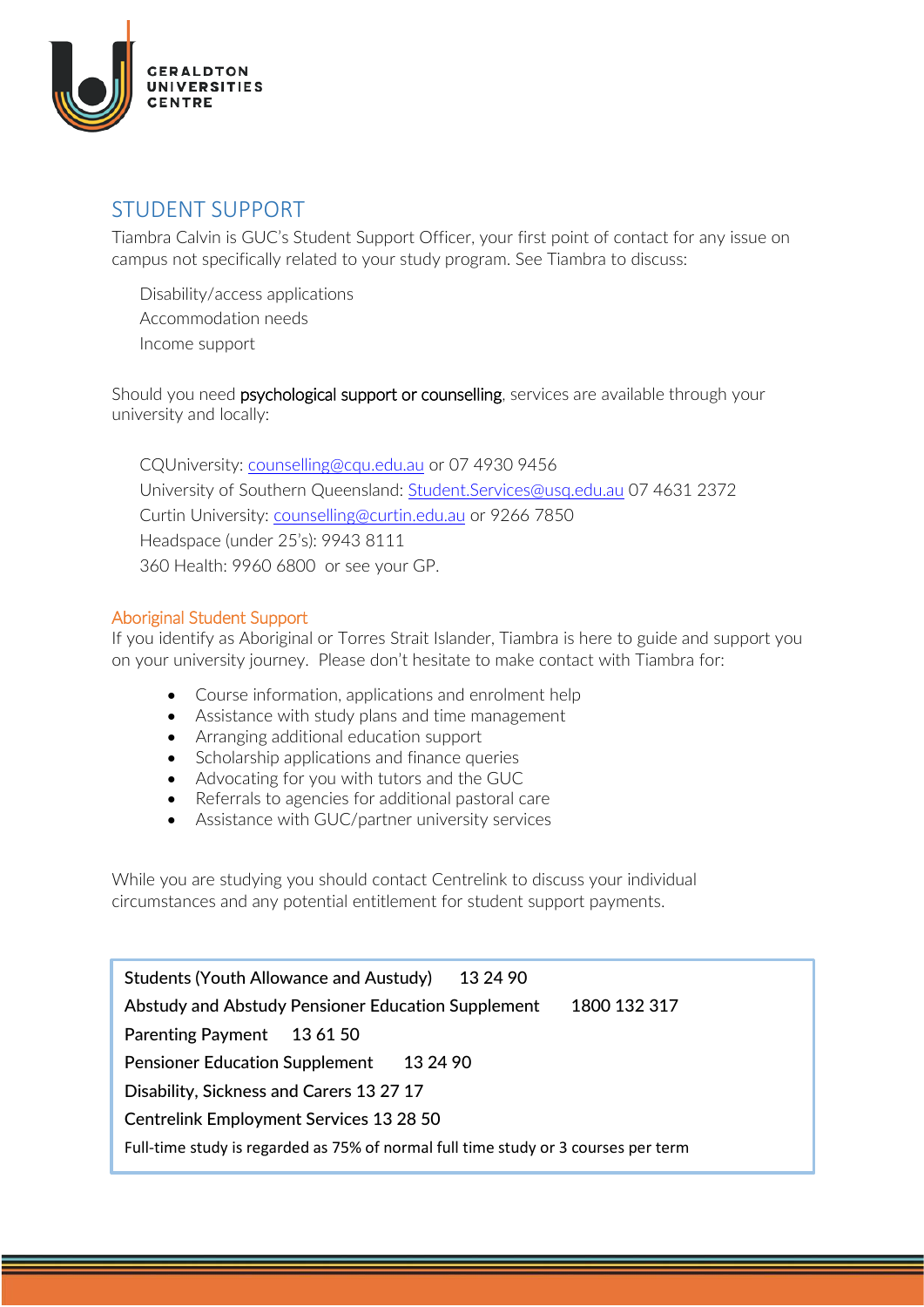

#### EMERGENCY AND EVACUATION PROCEDURES

- All classrooms have emergency and evacuation procedures located on the wall near the door
- Students should familiarise themselves with all emergency exits and muster points and take time to read evacuation procedures
- Any accident must be reported to reception
- GUC will provide you with a tour to point out Muster points

#### EMERGENCY CONTACT NUMBERS

| <b>Emergency Services</b> | 000       |
|---------------------------|-----------|
| <b>DEES</b>               | 132 500   |
| ST John Ambulance         | 000       |
| Geraldton Police          | 9923 4555 |
| Geraldton Hospital        | 99562222  |
|                           |           |

#### EMERGENCY EXITS

#### Building A

Main hall – Main entrance, TAFE end, Student courtyard and Student Access way to Building B

#### Building B

Main entrance and TAFE end

All classroom external doors are emergency exits

#### FIRST AID KITS & FIRE EXTINGUISHERS are located in the following locations:

#### Building A

Student Lounge

- wall mounted first aid cabinet
- fire extinguisher & fire blanket next to fridge

Staff Room

- first aid kit in overhead cupboard near kitchen door
- fire extinguisher next to kitchen door

#### Building B

- first aid kit in Room B1 (cupboard)
- fire blanket & fire extinguisher behind kitchen door
- first aid kit kept in labelled cupboard in class room B1

#### Building B Study Hall (Kitchenette)

• Overhead shelf